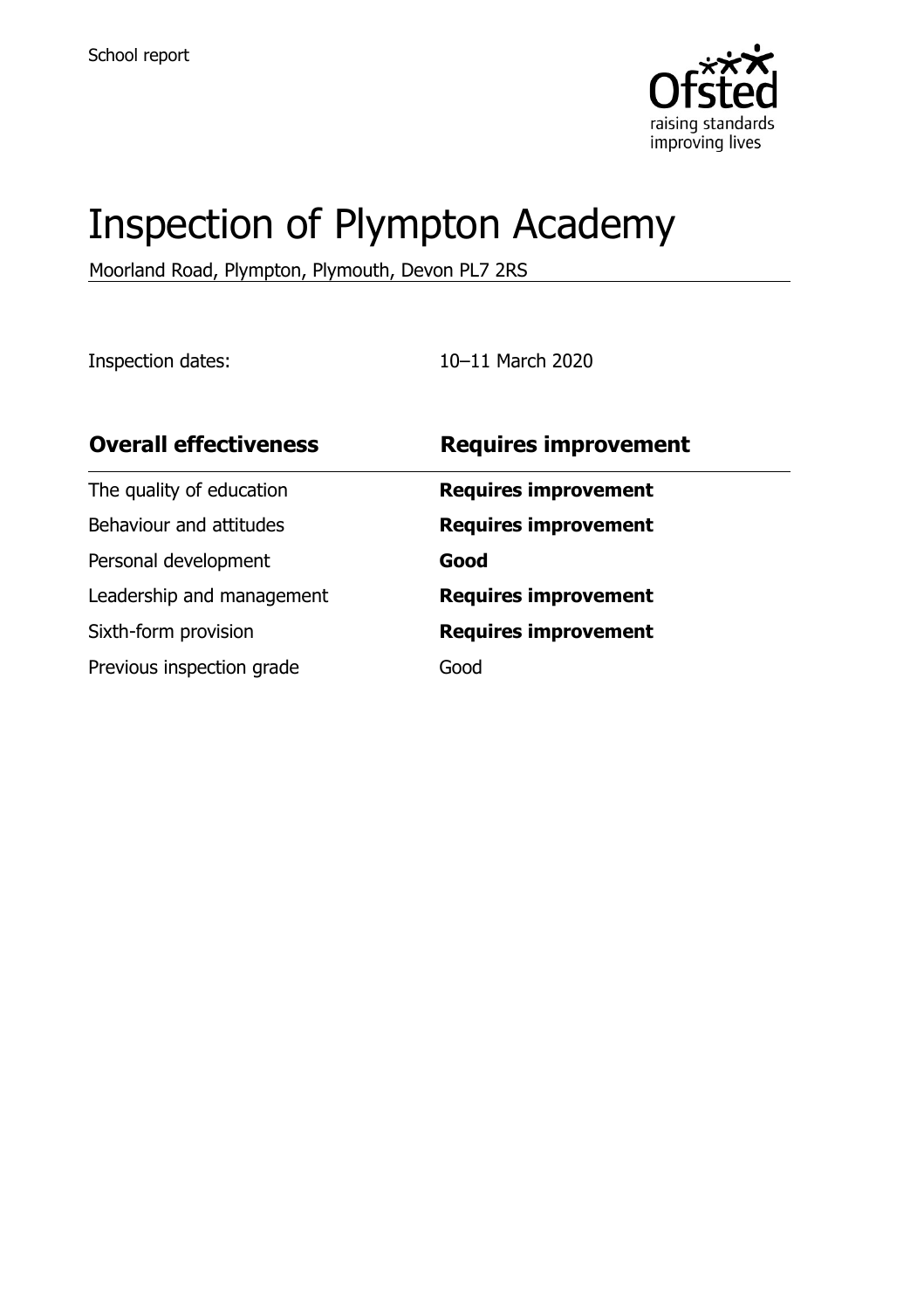

# **What is it like to attend this school?**

Pupils are tolerant and get along well with each other. Newcomers to the school feel welcomed and soon settle. Pupils say they feel safe. They told us that while bullying does not happen very often, there is always someone they can turn to for help should they need it. Pupils behave well in school. They can usually learn without disruption.

Leaders have recently developed an approach to teaching that means pupils know what to expect in their lessons. They say they can get on with their work. However, teaching does not always help pupils to remember important knowledge the school wants them to learn. Some pupils do not attend school regularly enough and this is limiting what they achieve.

The school provides a wealth of activities to develop pupils' skills and talents beyond the classroom. Pupils enjoy being creative and working together. They particularly enjoy eco club, dance company, school of rock and horrible histories clubs. Pupils say these opportunities help them when thinking about what they may want to do in the future.

#### **What does the school do well and what does it need to do better?**

Senior leaders have helped curriculum leaders to improve their plans. Leaders have provided time so that teachers can work together to develop their subjects. This is helping to improve the quality of the school's curriculum.

Many subjects have a curriculum plan that is well sequenced, such as in mathematics. Where the curriculum is also taught well, pupils achieve well. However, in science, the curriculum is not as well planned, and pupils have gaps in their knowledge and understanding. In English, the curriculum plan for younger pupils lacks ambition. The key stage 3 curriculum lacks breadth in places, such as in modern foreign languages.

Leaders expect teaching to be carefully structured. They have developed activities intended to help pupils to know and remember more. Pupils learn in a purposeful environment. However, some pupils find it difficult to recall their learning. They do not consistently remember what they have been taught. For example, pupils in science are not able to recall important scientific knowledge. Teaching is not always making knowledge stick. In some cases, pupils are expected to use skills without the depth of knowledge required for them to do this successfully. For example, sometimes pupils in history write superficially about historical evidence.

The sixth-form curriculum lacks ambition for all students. While they can write detailed answers that reflect their teachers' guidance, students do not develop the depth of knowledge and understanding to take things further. Across the school,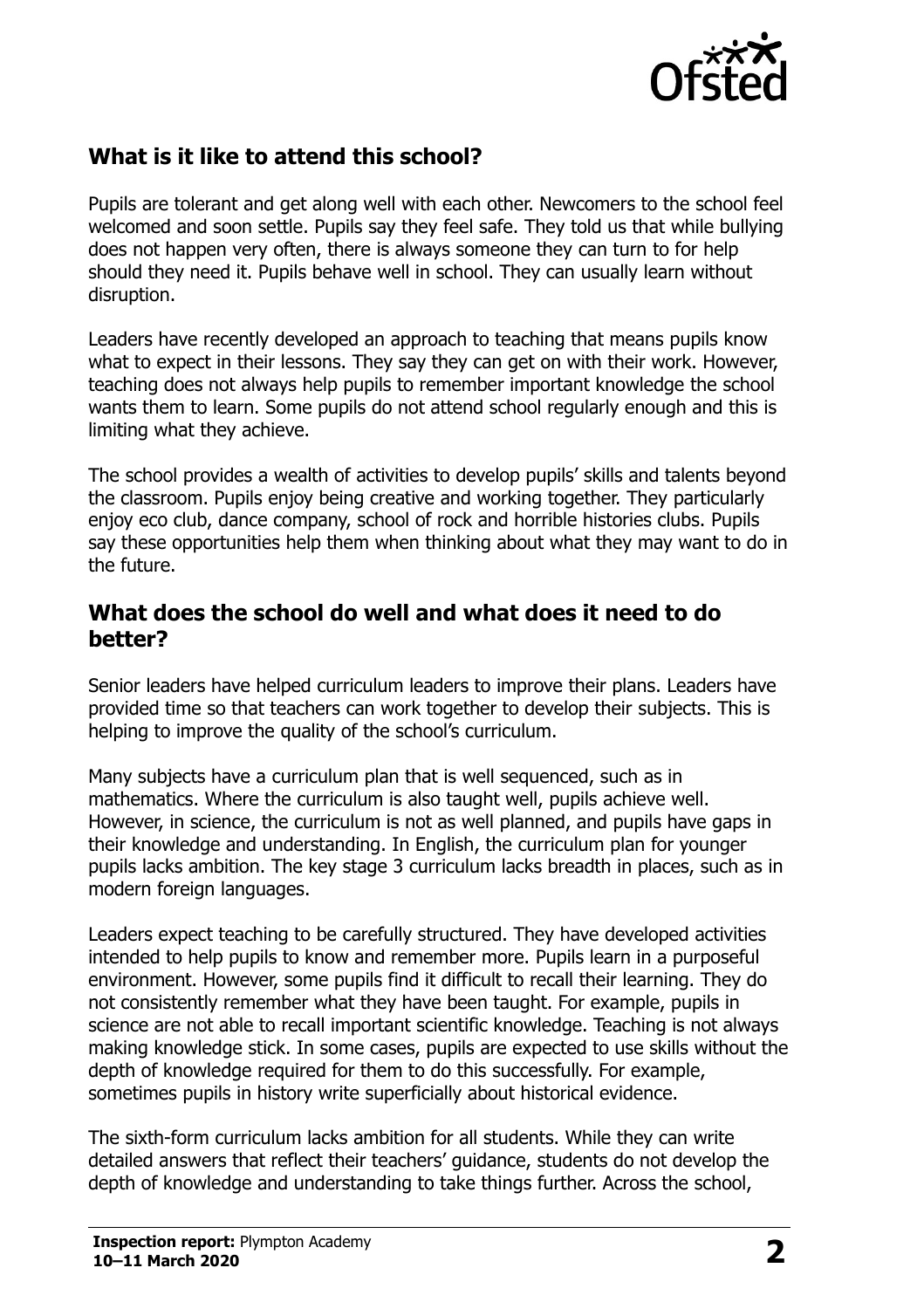

pupils lack confidence when talking about the topics they study. Pupils say they rarely have the opportunity to discuss what they know.

The special educational needs coordinator (SENCo) works closely with teachers in subjects where pupils with special educational needs and/or disabilities (SEND) have not achieved as well. However, staff do not always make good use of the information about pupils with SEND that leaders provide them with. This means that sometimes pupils with SEND are not able to start or complete work. The curriculum does not always support pupils with SEND as well as it should.

Most pupils come to school regularly. However, disadvantaged pupils attend less frequently. One third of disadvantaged pupils were persistently absent in 2018–19. Leaders have not had much success in encouraging disadvantaged pupils to attend school more often. Pupils who do not attend school regularly miss important work. This means they do not achieve as well as others. They rarely move on to the sixth form. The attendance of pupils with SEND, however, is improving.

The school helps pupils to learn about relationships, keeping fit and healthy and the dangers of drugs misuse. Pupils were not, however, as clear about the rule of law or what extreme views are. Pupils said their knowledge depended on how their tutor delivered the programme. The school's 'week 10' programme enables pupils to develop greater understanding of a range of topics, such as human rights, or to gain deeper experience of performing arts. The school provides effective careers advice that pupils say is very useful. Students in the sixth form complete appropriate work experience. They feel well supported by staff when making plans for the future.

# **Safeguarding**

The arrangements for safeguarding are effective.

Pupils say they feel safe. They feel well looked after by pastoral staff in the school. Staff and parents agree that the school is a safe place for pupils.

Safeguarding leaders have put robust systems in place. Staff know what to look for and report any concerns quickly. The safeguarding team uses reports from staff well to spot potential concerns and to take appropriate action.

The team makes good use of external agencies. Staff are well aware of the risks to pupils when they are not in school. The safeguarding team makes sure that the right services are put in place for children who are in need.

# **What does the school need to do to improve?**

#### **(Information for the school and appropriate authority)**

■ The school's strategies for promoting good attendance by all groups of pupils are not working well enough. In particular, absence and persistent absence are far too high for disadvantaged pupils. This means that these pupils often miss vital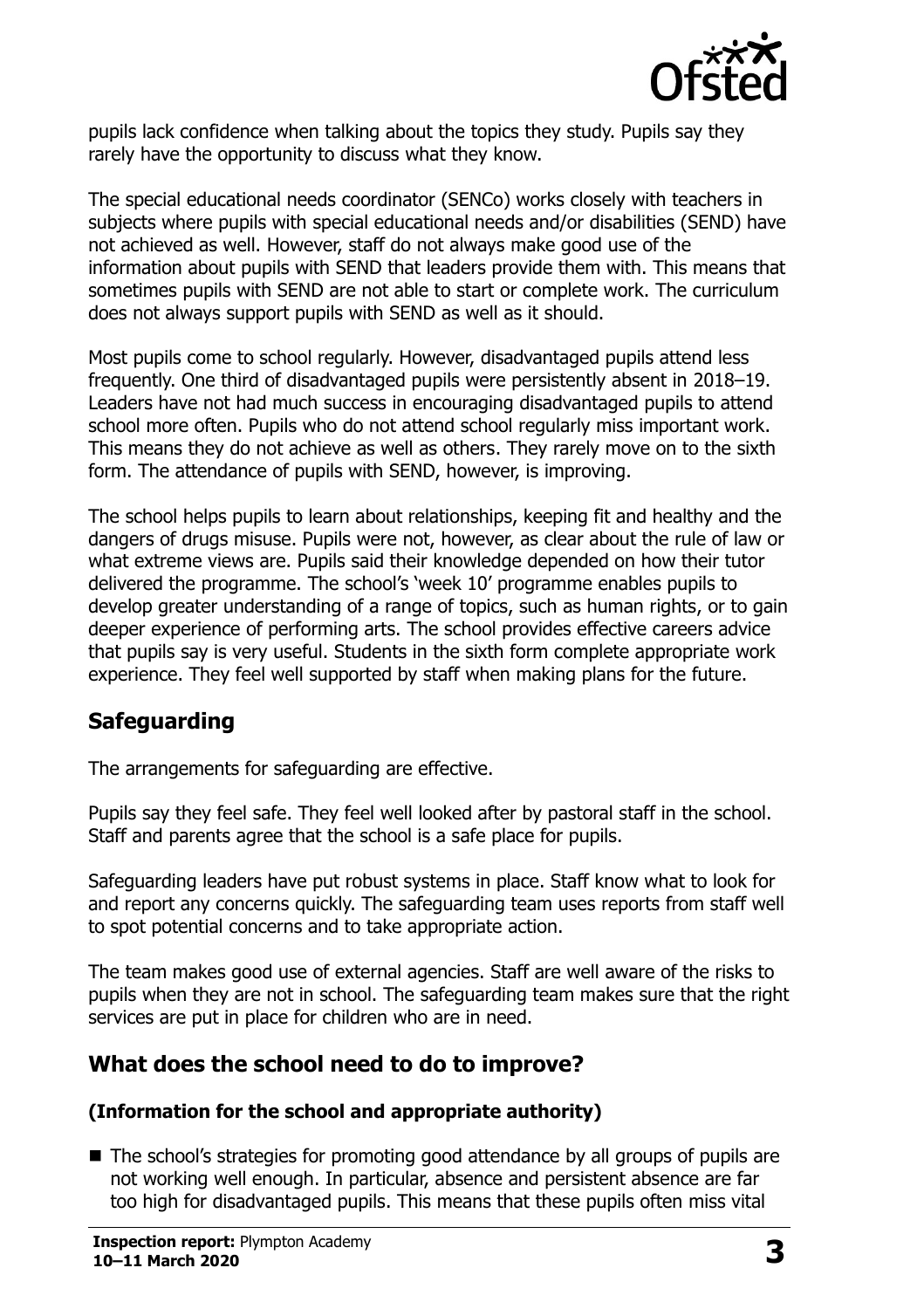

learning that they never catch up on. The school should review its strategies and work closely with families to enable them to understand the importance of regular attendance.

- The structure and implementation of the curriculum are not helping pupils to know more and remember more across the whole range of subjects they study. Leaders should ensure that the school's approach to planning and teaching has a greater impact on pupils' progression towards ambitious curriculum goals.
- Leaders have not ensured that teachers make good use of the information they are provided with to support pupils with SEND. This means these pupils do not do as well as they could. Leaders should make sure appropriate strategies are employed by teachers so that pupils with SEND achieve well.

## **How can I feed back my views?**

You can use [Ofsted Parent View](http://parentview.ofsted.gov.uk/) to give Ofsted your opinion on your child's school, or to find out what other parents and carers think. We use Ofsted Parent View information when deciding which schools to inspect, when to inspect them and as part of their inspection.

The Department for Education has further *quidance* on how to complain about a school.

If you are the school and you are not happy with the inspection or the report, you can [complain to Ofsted.](http://www.gov.uk/complain-ofsted-report)

## **Further information**

You can search for [published performance information](http://www.compare-school-performance.service.gov.uk/) about the school.

In the report, '[disadvantaged pupils](http://www.gov.uk/guidance/pupil-premium-information-for-schools-and-alternative-provision-settings)' refers to those pupils who attract government pupil premium funding: pupils claiming free school meals at any point in the last six years and pupils in care or who left care through adoption or another formal route.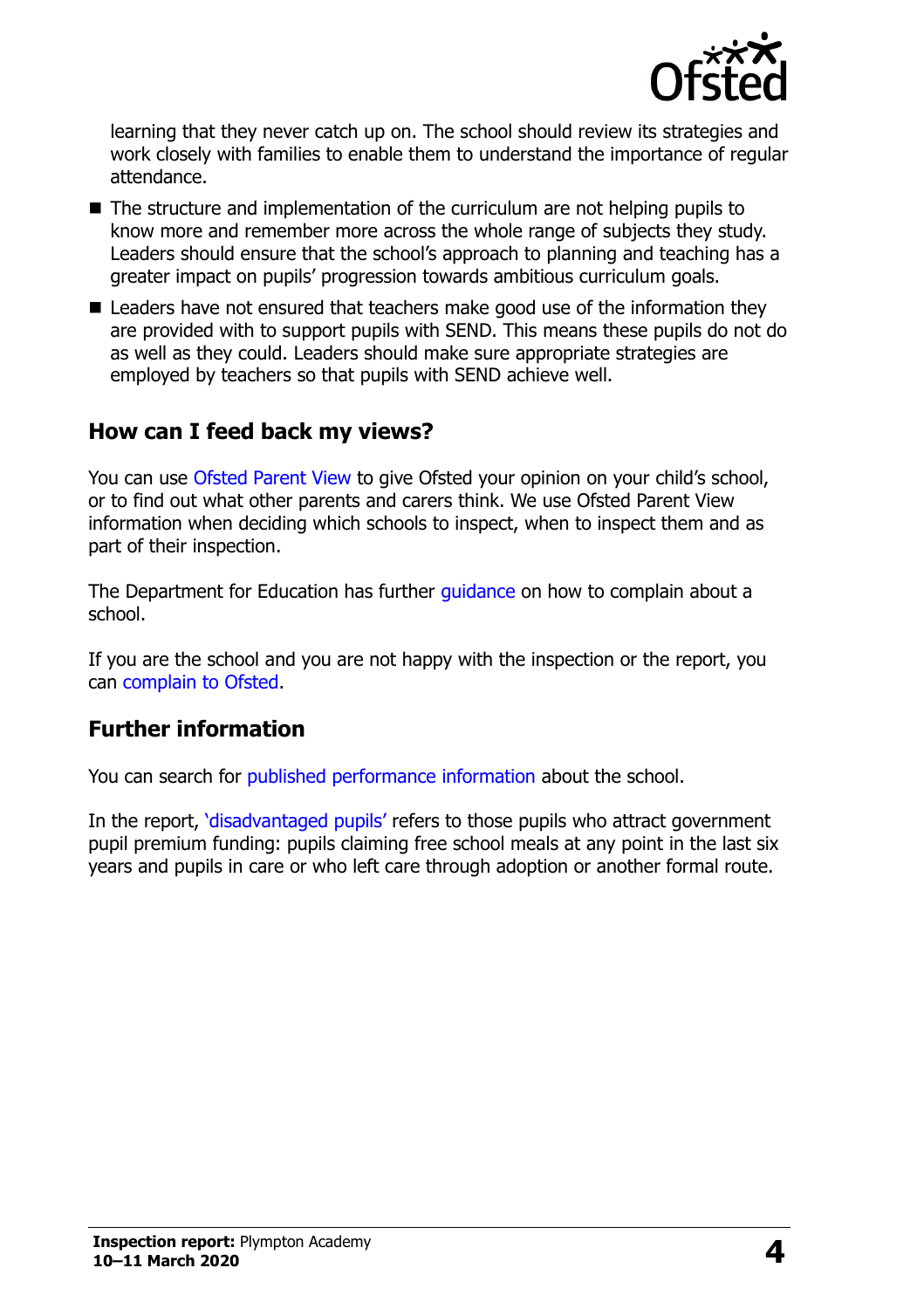

# **School details**

| Unique reference number                            | 136556                  |
|----------------------------------------------------|-------------------------|
| <b>Local authority</b>                             | Plymouth                |
| <b>Inspection number</b>                           | 10111569                |
| <b>Type of school</b>                              | Secondary comprehensive |
| <b>School category</b>                             | Academy converter       |
| Age range of pupils                                | 11 to 18                |
| <b>Gender of pupils</b>                            | Mixed                   |
| <b>Gender of pupils in sixth-form</b><br>provision | Mixed                   |
| Number of pupils on the school roll                | 844                     |
| Of which, number on roll in the<br>sixth form      | 100                     |
| <b>Appropriate authority</b>                       | Board of trustees       |
| <b>Chair of governing body</b>                     | Sue Dann                |
| <b>Principal</b>                                   | Lisa Boorman            |
| Website                                            | www.plympton.academy    |
| Date of previous inspection                        | 13 January 2016         |

## **Information about this school**

- At the time of its last inspection, Plympton Academy was known as Ridgeway School.
- The school is currently experiencing a complete rebuild. This is due for completion in September 2020.
- The school has used alternative provision at ACE Academy and City College Plymouth - Piquet Barracks.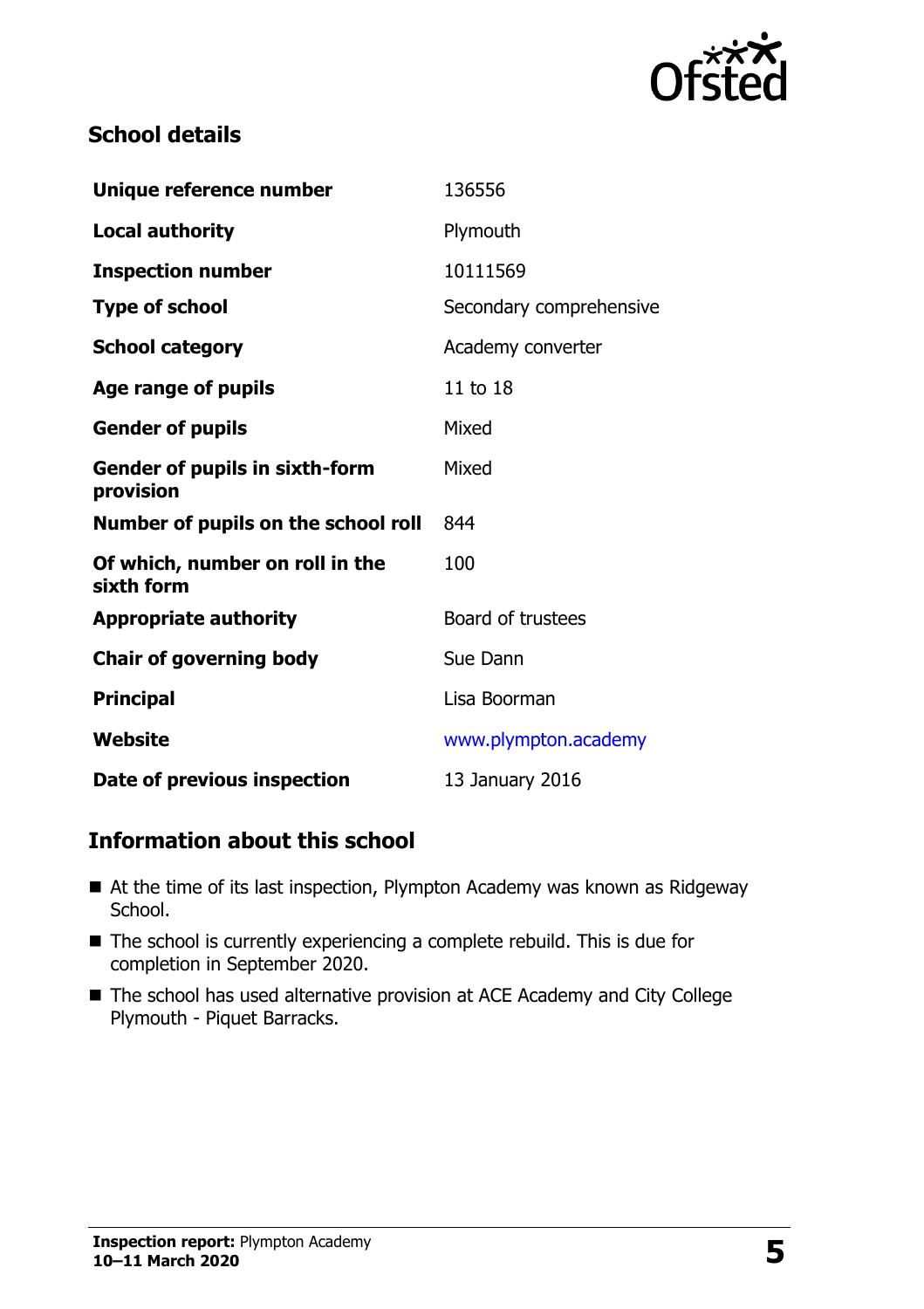

# **Information about this inspection**

We carried out this inspection under section 5 of the Education Act 2005.

- We met with the chair of the governing board (who is also chair of the trust) and governors. We also met with the principal, senior leaders, curriculum leaders and the SENCo.
- We undertook deep dives in English, history, mathematics and science. We visited lessons, met with staff, looked at pupils' work, talked with pupils, interviewed curriculum leaders and examined documentation.
- We met with the designated safeguarding lead and deputy designated safeguarding lead. We talked with a range of staff about safeguarding training and examined documentation and school records.
- We spoke with pupils to discuss their views about the school. We considered 75 responses to the pupil survey, 66 responses to the staff survey and 104 responses to Ofsted's online survey, Parent View and a parent letter.

#### **Inspection team**

| Tracey Reynolds, lead inspector | Her Majesty's Inspector |
|---------------------------------|-------------------------|
| Non Davies                      | Ofsted Inspector        |
| Ray Hennessy                    | Ofsted Inspector        |
| Andrew Lovett                   | Ofsted Inspector        |